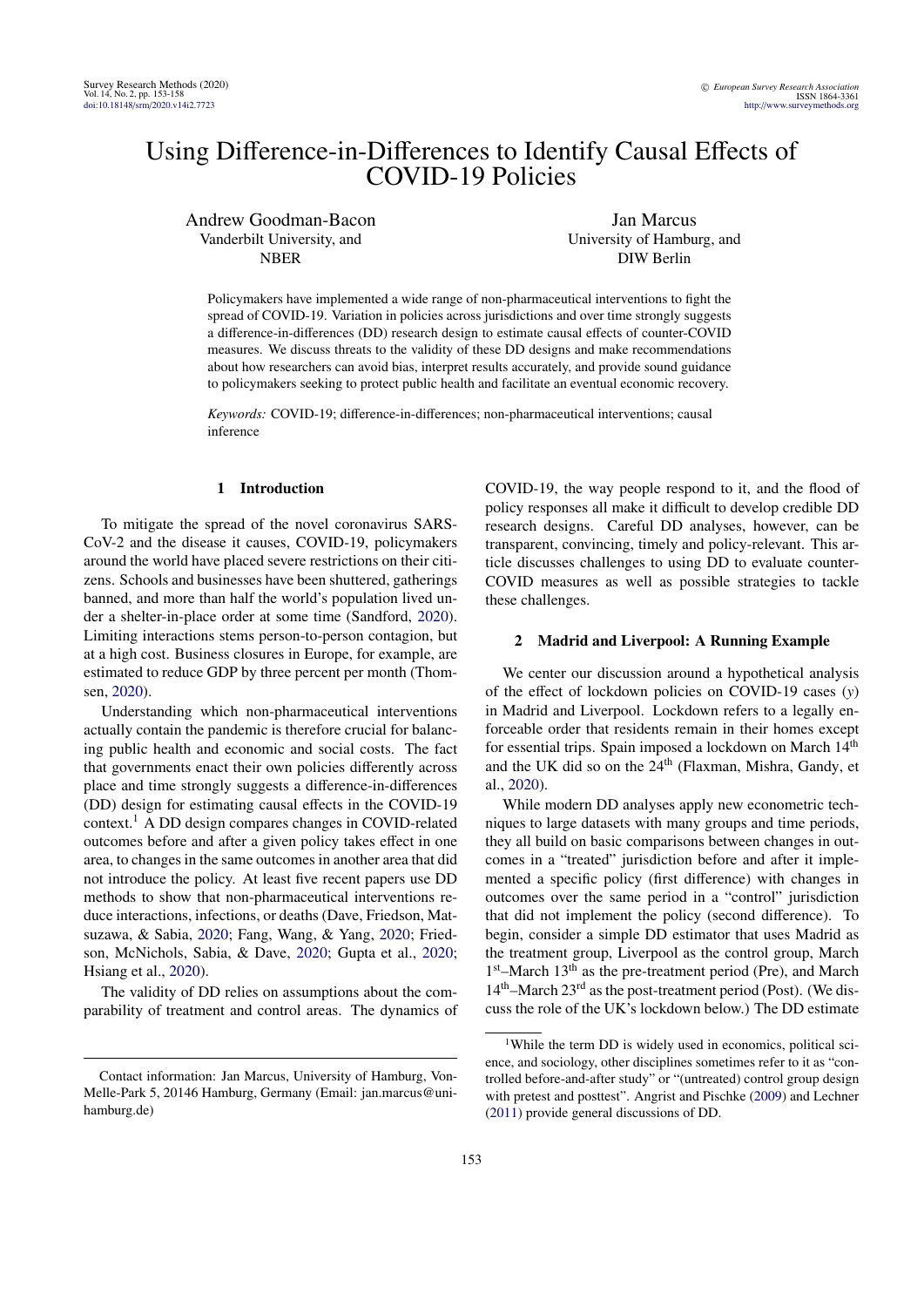equals:

$$
\widehat{\beta}_{\text{Madrid}}^{DD} \equiv \overbrace{(\bar{y}_{\text{Madrid}}^{\text{Post}} - \bar{y}_{\text{Madrid}}^{\text{Pre}})}^{\Delta \bar{y}_{\text{Liverpool}}^{\text{Post}} - \Delta \bar{y}_{\text{Liverpool}}^{\text{Post}} - \Delta \bar{y}_{\text{Liverpool}}^{\text{Pre}})}^{\Delta \bar{y}_{\text{Liverpool}}^{\text{test}}}
$$
(1)

Subscripts denote the city and superscripts denote the periods over which averages are taken. Differences over time *within* each city eliminate constant underlying differences in the level of *y* between Madrid and Liverpool that do not vary over time. Comparing these changes *across* cities eliminates factors that drive infection rates equally in both places. To interpret  $\widehat{\beta}_{\text{Madrid}}^{\text{DD}}$  as the causal effect of the lockdown, we must assume that  $\text{COVID-19}$  infections in I iverpool reflect must assume that COVID-19 infections in Liverpool reflect how infections *would have changed* in Madrid had they not enacted a lockdown—the common trends assumption. If common trends fails, then Madrid's infections would have changed differently even without a lockdown and  $\widehat{\beta}_{\text{Mad}}^{DD}$  can-<br>not be interpreted as a lockdown effect. If common trends not be interpreted as a lockdown effect. If common trends holds, then  $\widehat{\beta}_{\text{Madrid}}^{DD}$  gives the causal effect of treatment (lock-<br>down) on the trasted (Madrid in the third week of March) down) on the treated (Madrid in the third week of March).

# 3 DD Challenges

All DD analyses must carefully consider potential violations of the common trends assumption, many of which appear likely in the COVID-19 context. Moreover, the dynamics of COVID-19—lags between exposure and recorded infections, nonlinearities that arise form person-to-person transmission, and the likelihood that policies have different effects over time—complicate potential threats to the DD research design.

#### Packaged Policies

Governments typically implement several policies to reduce COVID-19 infections. For instance, Madrid implemented an early lockdown, but both Madrid and Liverpool took other steps to address COVID-19. Spanish officials encouraged social distancing on March 9<sup>th</sup>, closed schools on the 13<sup>th</sup>, and banned public events on the 14<sup>th</sup>, all of which could have reduced infections in Madrid ( $\Delta\bar{y}_{\text{Madrid}}$ ). Disentangling the lockdown effect from the collective effect of Madrid's policies requires a control group that reflects the effects of the other policies that Madrid enacted. While social distancing was also encouraged in Liverpool, Liverpool may have issued different advice than Madrid, they did so later in the sample (March  $16<sup>th</sup>$ ), and Liverpool did not close schools. Liverpool is probably not a good control for Madrid.

## Reverse Causality

Governments have enacted restrictions because of worsening outbreaks, so variation in policies to fight COVID-19 may be functions of past changes in COVID-19 itself (see Gupta et al., [2020\)](#page-4-4). Small differences at the infection's

outset (pre-period) that trigger local interventions can imply large differences in the infection's subsequent development (post-period). In early March, Madrid had much higher growth in per-capita cases than Liverpool and a higher but earlier peak in infections. Falling infection rates in the postlockdown period may therefore reflect the natural dynamics of the outbreak, not the effect of the lockdown. Areas with high enough infection rates to trigger strong policy responses probably just have worse outbreaks than areas that did not impose restrictions. The COVID-19 outbreaks in Madrid and Liverpool may simply never have been comparable to each other.

#### Voluntary Precautions

As outbreaks grow and are publicized, evidence suggests that people take precautions before any official restrictions go into place. Data from Google users, for example, show that public transport use in both Liverpool and Madrid started to fall days before their lockdowns began (Google, [2020\)](#page-4-8). DD estimates will be biased toward finding a spurious negative effect of lockdowns on infection rates because people and policymakers respond to the same information. Moreover, if worse infections trigger earlier and more restrictive policies, they may also generate stronger precautionary behavior and larger bias.

# Anticipation

When governments announce policy ahead of time, however, behavior may change in response to information about the policy itself. For example, just before lockdowns took effect, people in Madrid and Liverpool made more trips to grocery markets and pharmacies, stocking up on toilet paper and pasta (Google, [2020;](#page-4-8) Oakley, [2020\)](#page-4-9).<sup>[2](#page-1-0)</sup> If resulting infections were reported before the 14<sup>th</sup>, cases may fall in Madrid after lockdown (Δ $\bar{y}_{Madrid}$  <0) but only because anticipation raised the pre-lockdown infection rate.<sup>[3](#page-1-1)</sup>

## Spillovers

Infectious diseases do not stop at regional borders, so the timing and effectiveness of Spain's lockdown may affect COVID-19 cases in Liverpool. For example, 3,000 football fans traveled from Spain to Liverpool on March 11<sup>th</sup> for a Champions League match between Atletico Madrid and Liv-erpool FC (ESPN, [2020\)](#page-4-10), but a March 17<sup>th</sup> match between Real Madrid and Manchester City FC was cancelled. Infection trends in Liverpool cannot represent what would have

<span id="page-1-0"></span><sup>2</sup>Fang et al. [\(2020\)](#page-4-2) estimate large anticipation effects on travel out of Wuhan in a matter of hours.

<span id="page-1-1"></span><sup>&</sup>lt;sup>3</sup>A pre-lockdown spike in outcomes makes the most sense for outcome variables that can respond to information and policies immediately, such as population movements.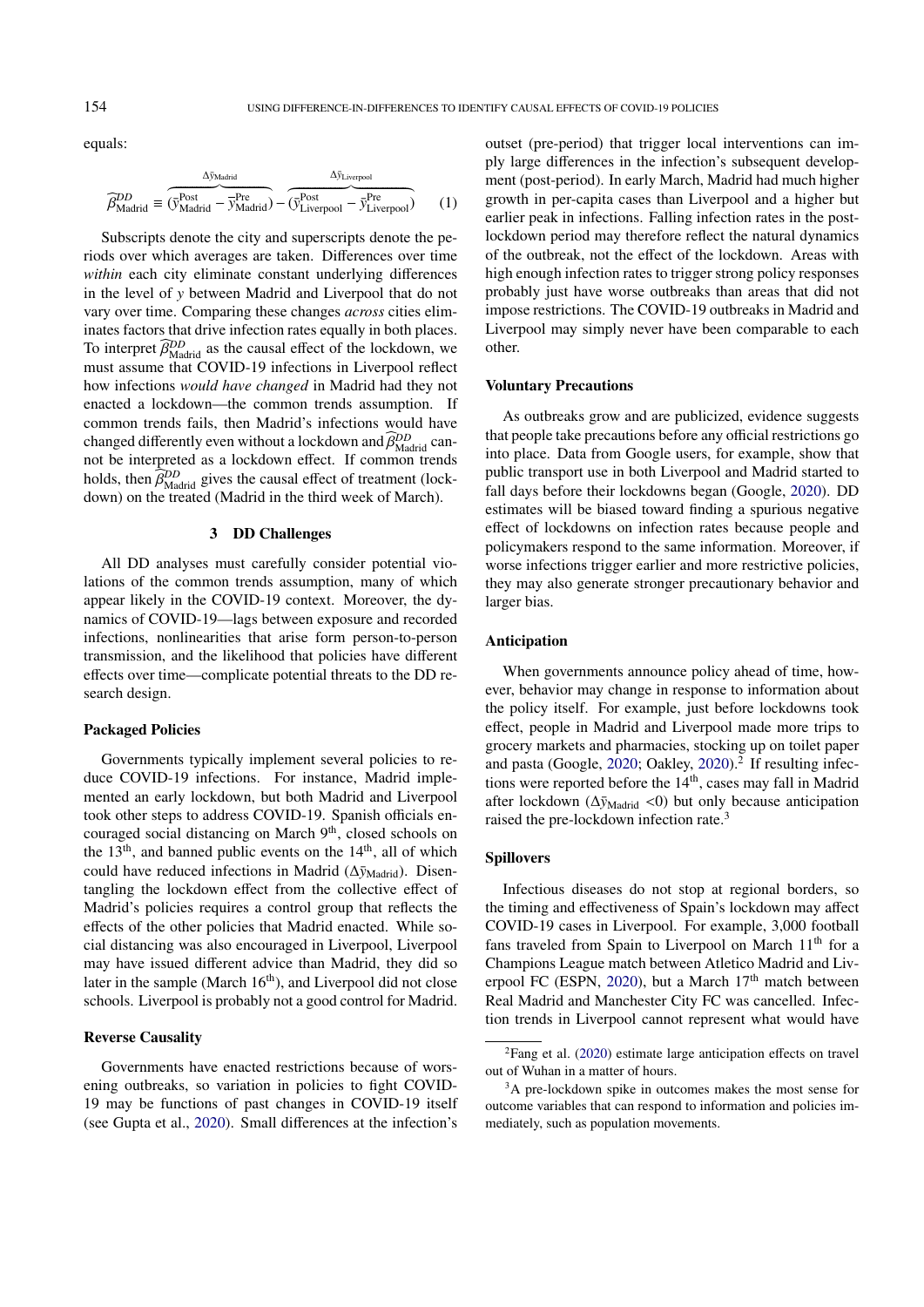happened in Madrid absent the lockdown if they are a func-tion of Spain's lockdown.<sup>[4](#page-2-0)</sup> In the context of infectious diseases, spillovers from travel will typically bias DD estimates towards zero. Lockdowns that help the treatment group also help the control group.

## Variation in Policy Timing

If the observation period is extended beyond March 23rd, an analysis of the two cities would have to incorporate Liverpool's lockdown. The most common way to do this is to estimate a regression with unit and time fixed effects, and a dummy variable that equals one when unit *i* has the policy in time *t*. The DD estimate then equals an average of  $\widehat{\beta}_{\text{Madrid}}^{DD}$ and a similar DD term for Liverpool's lockdown effect that uses Liverpool as the treatment group, Madrid as the control group (after its lockdown is already in effect), after March 24<sup>th</sup> as the post-period, and March 14<sup>th</sup> through March 23<sup>rd</sup> as the pre-period (Goodman-Bacon, [2019\)](#page-4-11).

Unfortunately, when treatment is staggered and treatment effects vary over time—both true in the COVID-19 context—two-way fixed effects estimates are typically biased away from the sign of the true treatment effect (for example, see Goodman-Bacon, [2019\)](#page-4-11). The bias comes from the fact that the DD term for Liverpool uses Madrid after March 14<sup>th</sup> as a control group. If Madrid's lockdown effect were constant and immediate, it would difference out when calculating outcome trends in Madrid after the 14<sup>th</sup>. If the lockdown effect grows over time, however, then the trend in Madrid's infections after the 14<sup>th</sup> *includes* an evolving treatment effect that Liverpool would never have experienced. Madrid does not reflect what would have happened Liverpool without lockdown, and the regression DD estimate is positively biased.

## Measurement and Scaling of the Dependent Variable

COVID-19 outcomes are inherently hard to measure, which compounds the previous challenges. The virus' incubation period, for example, means that reported infections lag true infections by several days.<sup>[5](#page-2-1)</sup> Therefore, policies that limit exposure (as well as confounding factors like voluntary precautions or anticipation) will not affect recorded infection rates immediately. For instance, the DD estimate in equation (1) has a post-lockdown period of 9 days. Madrid's lockdown is unlikely to have had any effect on reported cases on many of those days. Finally, authorities have legitimate trouble counting the number of COVID-19 infections and deaths. DD estimates will be biased if testing improves differently in the treatment and control groups.

Further, decisions about how to measure outcomes (counts, rates, or logs) can strongly affect analyses of COVID-19 policies because COVID-19 outbreaks vary widely across areas, and their trajectories vary widely over time. The common trend assumption, for example, depends on scaling. If it holds in outcome levels, it cannot generally hold for the log of the outcome, so only one transformation can yield valid DD estimates.[6](#page-2-2)

## 4 Recommendations for COVID-19 DD Designs

While we use a specific case to make our points, they apply to policies other than lockdowns, outcomes other than infections, and datasets with many more than two jurisdictions. Here we recommend steps to avoid these biases and accurately interpret DD estimates.[7](#page-2-3)

#### Recommendation 1: Estimate Dynamics

Researchers should present "event-study" estimates that trace a policy's effect on individual days before and after it takes effect.[8](#page-2-4) This generalization of the canonical DD model in equation (1) can reveal many of the biases outlined above. Reverse causality, for example, implies that COVID-19 outcomes should be getting worse in the days leading to the policy, which will show up as increasing pre-treatment eventstudy estimates. Voluntary precautions, on the other hand, would improve outcomes in treated areas prior to the policy. The virus' incubation period also means that the shape of post-policy event-study estimates can act as a check on the research design. Changes in reported COVID-19 cases and fatalities immediately after treatment, for example, are unlikely to be caused by the treatment.

## Recommendation 2: Choose the Control Group Wisely

Good control groups will have to match treatment groups on many dimensions. Smart research designs will try to focus on situations where treatment and control groups differ only by the introduction of a single COVID-19 policy (or, at least, only few policies). DD analyses at the sub-national level, where all areas share national counter-COVID measures can

<span id="page-2-1"></span> ${}^{5}$ Lauer et al. [\(2020\)](#page-4-12) report a median incubation period of 5.1 days, with 97.5 percent of cases developing symptoms within 11.5 days.

<span id="page-2-2"></span><sup>6</sup>Measurement error interacts with outcome scaling. For example, if areas with different infection rates only record 80 percent of cases, their infection rates (in levels) will diverge over time but log infection rates will not.

<span id="page-2-3"></span> $7$ Data quality and availability underlie all of our recommendations. Governments, firms, and researchers collect different information on outcomes like mobility, symptoms, vital records, employment, and behaviors. This information should continue to be publicly available. High-quality data make credible comparisons possible and without them, even the most sophisticated techniques will fail to uncover causal effects.

<span id="page-2-4"></span><sup>8</sup>For examples see Dave et al. [\(2020\)](#page-3-0), Fang et al. [\(2020\)](#page-4-2), Friedson et al. [\(2020\)](#page-4-3), Gupta et al. [\(2020\)](#page-4-4).

<span id="page-2-0"></span><sup>4</sup>This is a violation of the stable unit treatment value assumption (SUTVA), which states that each unit's outcomes are independent of other units' treatment status.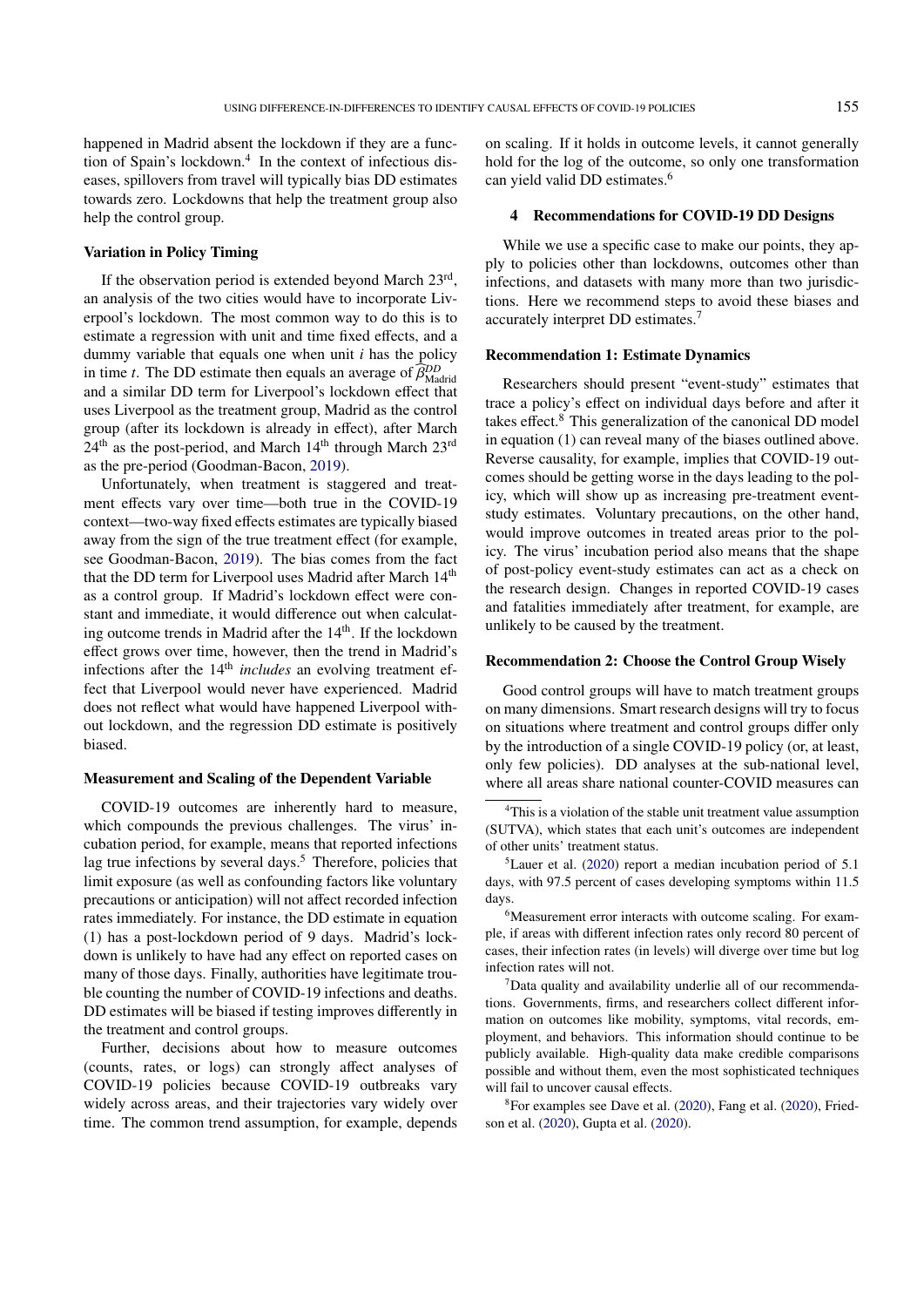help (although they may have worse spillovers from travel). Researchers should focus especially on techniques, such as propensity score reweighting or synthetic control (Abadie, Diamond, & Hainmueller, [2010\)](#page-3-2), that impose balance in prepolicy infection levels and trends, characteristics that affect transmission (ie. population density), virulence (ie. comorbidities or age structure), or the ability to comply with move-ment restrictions (ie. occupation and income).<sup>[9](#page-3-3)</sup> Note that controlling directly for confounders in a regression may not be adequate, because it "removes" an average partial correlation (while the true bias likely varies strongly across units and over time), and can severely restrict the independent variation in the policy of interest (Goodman-Bacon, [2019\)](#page-4-11).

## Recommendation 3: Be Careful of Regression DD

Even when common trends holds, regression DD can be biased when treatment effects vary over time.<sup>[10](#page-3-4)</sup> Fortunately, a range of alternative estimators have been developed that avoid these biases. Callaway and Sant'Anna [\(2018\)](#page-3-5), for example, propose averaging together a series of (propensity score reweighted) DD models like (1) that use later treated units as a control group for earlier treated ones. COVID-19 policies are well-suited to these alternative approaches and applying them may be crucial to avoiding biases inherent in regression approaches.

### Recommendation 4: Sign the Bias

Sometimes it will not be possible to eliminate all sources of bias, but it may be possible to report the direction of the bias.<sup>[11](#page-3-6)</sup> For instance, the UK's social distancing guidelines presumably reduce only  $\bar{y}^{\text{Post}}_{\text{Livepool}}$  and bias the estimated effect of Madrid's lockdown toward zero. One may still have confidence, then, in a DD result showing that Madrid's lockdown *did* reduce infections. Alternatively, Madrid's school closure likely reduced infections at almost the same time as its lockdown, making it less credible to attribute the DD estimate in (1) entirely to the lockdown. Researchers should clearly state potential sources of bias, their sign, and their likely magnitudes when interpreting DD estimates.

## Recommendation 5: Be Clear about What Is Knowable

COVID-19 policies may have very different effects in the areas that actually implement them than in areas that chose not to do so, but DD identifies effects in treated areas. DD models based on policy timing necessarily focus on small windows of time after one area has a policy and before another area does. As we discuss, policies almost certainly do not have immediate effects on reported outcomes, though. Null short-run effects do not mean a policy has no effect. Researchers should be clear about these interpretation issues, while also trying to understand the sources of treatment effect

heterogeneity across space and time. In fact, many policymakers may be most interested in heterogeneity in the effect of public health measures.

## 5 Conclusion

Because non-pharmaceutical COVID-19 interventions have not been randomized, researchers have to rely on quasiexperimental strategies to identify causal effects. By including control groups, DD provides important advantages over methods like before-and-after comparisons and interrupted time-series designs (e.g., Tobías, [2020\)](#page-4-13). Moreover, the graphical and parametric tools developed for DD in recent years make it possible to assess the plausibility of the common trends assumption.

Causal estimates are important inputs into COVID-19 policymaking, and bias can have serious consequences. If policymakers mistakenly believe that restrictions have little effect, they may relax policy too soon and infections will spike again. If, on the other hand, they mistakenly believe that policies have large effects they may maintain restrictions for too long, hampering economic and social recovery. Unbiased and transparent DD evidence, however, can provide timely and accurate guidance required to navigate the COVID-19 pandemic.

#### References

- <span id="page-3-2"></span>Abadie, A., Diamond, A., & Hainmueller, J. (2010). Synthetic control methods for comparative case studies: Estimating the effect of California's tobacco control program. *Journal of the American Statistical Association*, *105*(490), 493–505. doi:10.1198/[jasa.2009.ap0](https://doi.org/10.1198/jasa.2009.ap08746.http) [8746.http](https://doi.org/10.1198/jasa.2009.ap08746.http)
- <span id="page-3-1"></span>Angrist, J. D., & Pischke, J. (2009). *Mostly harmless econometrics: An empiricist's companion*. Princeton: Princeton University Press.
- <span id="page-3-5"></span>Callaway, B., & Sant'Anna, P. H. C. (2018). Difference-indifferences with multiple time periods and an application on the minimum wage and employment. eprint: [1803.09015.](1803.09015) Retrieved from http://[arxiv.org](http://arxiv.org/abs/1803.09015)/abs/1803 [.09015](http://arxiv.org/abs/1803.09015)
- <span id="page-3-0"></span>Dave, D., Friedson, A. I., Matsuzawa, K., & Sabia, J. J. (2020). When do shelter-in-place orders fight COVID-19 best? Policy heterogeneity across states and adoption time. *IZA Discussion Paper*, *13190*.

<span id="page-3-3"></span> $9$ See Friedson et al. [\(2020\)](#page-4-3) for a synthetic control analysis of counter-COVID policies.

<span id="page-3-4"></span> $10$ Using a flexible event-study specification does not automatically solve these problems (Sun & Abraham, [2018\)](#page-4-14).

<span id="page-3-6"></span><sup>11</sup>Rambachan and Roth [\(2019\)](#page-4-15) develop methods to bound DD estimates when common trends may not hold.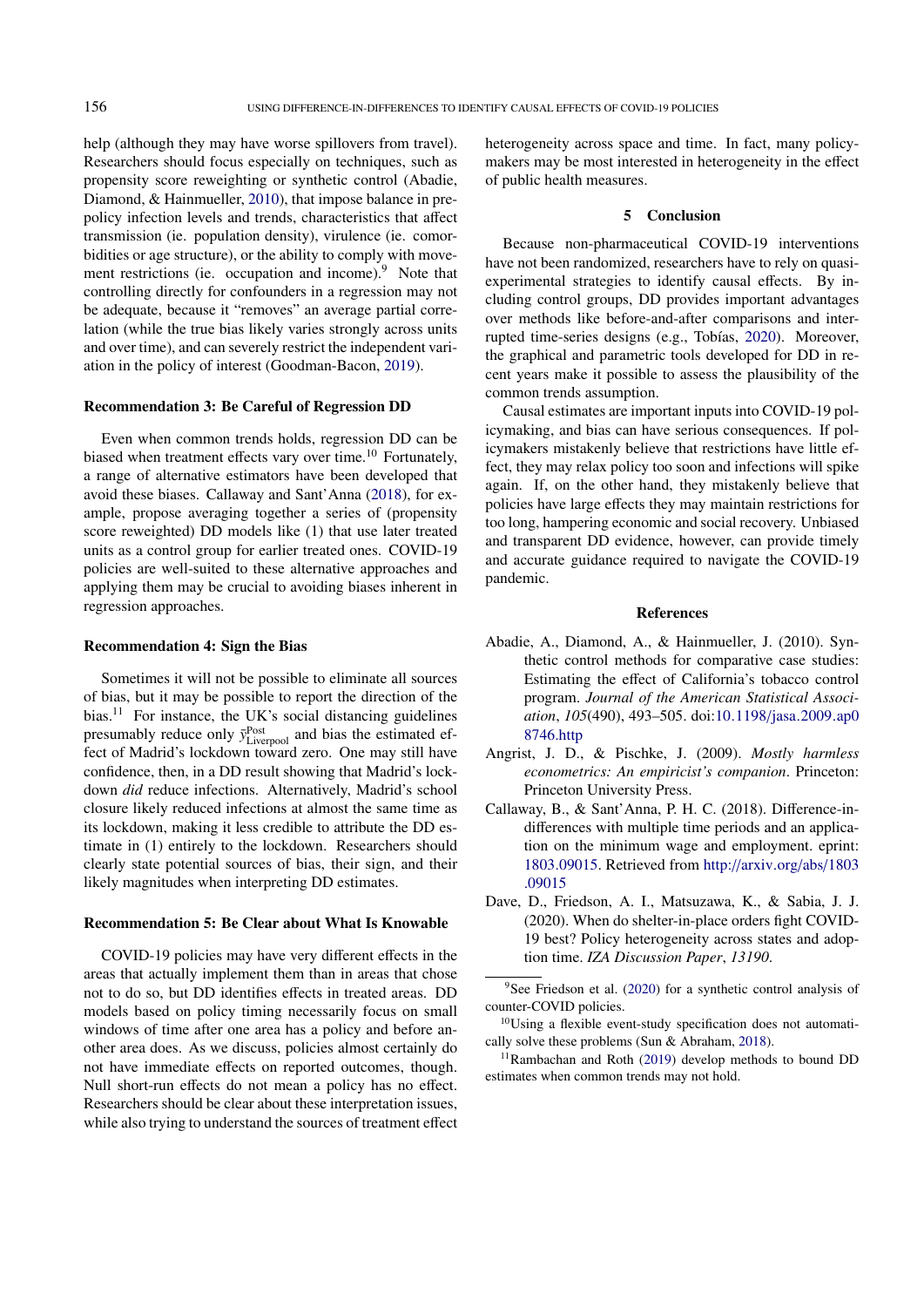- <span id="page-4-10"></span>ESPN. (2020). Coronavirus: Liverpool vs. Atletico Madrid to be investigated by council. Retrieved from [https:](https://www.espn.com/soccer/uefa-champions-league/story/4088954/coronavirus-liverpool-vs-atletico-madrid-to-be-investigated-by-council)//w ww.espn.com/soccer/[uefa-champions-league](https://www.espn.com/soccer/uefa-champions-league/story/4088954/coronavirus-liverpool-vs-atletico-madrid-to-be-investigated-by-council)/story/40 88954/[coronavirus-liverpool-vs-atletico-madrid-to-b](https://www.espn.com/soccer/uefa-champions-league/story/4088954/coronavirus-liverpool-vs-atletico-madrid-to-be-investigated-by-council) [e-investigated-by-council](https://www.espn.com/soccer/uefa-champions-league/story/4088954/coronavirus-liverpool-vs-atletico-madrid-to-be-investigated-by-council)
- <span id="page-4-2"></span>Fang, H., Wang, L., & Yang, Y. (2020). Human mobility restrictions and the spread of the novel Coronavirus (2019-nCoV) in China. *NBER Working Paper*, *26906*.
- <span id="page-4-6"></span>Flaxman, S., Mishra, S., Gandy, A., et al. (2020). Estimating the number of infections and the impact of nonpharmaceutical interventions on COVID-19 in 11 European countries. *Imperial College London*, (March), 1–35. doi[:10.25561](https://doi.org/10.25561/77731)/77731
- <span id="page-4-3"></span>Friedson, A. I., McNichols, D., Sabia, J. J., & Dave, D. (2020). Did California's shelter-in-place order work? Early Coronavirus-related public health effects. *NBER Working Paper*, *26992*.
- <span id="page-4-11"></span>Goodman-Bacon, A. (2019). Difference-in-differences with variation in treatment timing. Retrieved from [https:](https://cdn.vanderbilt.edu/vu-my/wp-content/uploads/sites/2318/2019/07/29170757/ddtiming_7_29_2019.pdf)//c [dn.vanderbilt.edu](https://cdn.vanderbilt.edu/vu-my/wp-content/uploads/sites/2318/2019/07/29170757/ddtiming_7_29_2019.pdf)/vu-my/wp-content/uploads/sites/23 18/2019/07/29170757/[ddtiming\\_7\\_29\\_2019.pdf](https://cdn.vanderbilt.edu/vu-my/wp-content/uploads/sites/2318/2019/07/29170757/ddtiming_7_29_2019.pdf)
- <span id="page-4-8"></span>Google. (2020). Covid-19 community mobility reports. Retrieved from https://[www.google.com](https://www.google.com/covid19/mobility/)/covid19/mobili [ty](https://www.google.com/covid19/mobility/)/
- <span id="page-4-4"></span>Gupta, S., Nguyen, T. D., Rojas, F. L., Raman, S., Lee, B., Bento, A., ... Wing, C. (2020). Tracking public and private response to the COVID-19 epidemic: Evidence from state and local government actions. *NBER Working Paper*, *27027*.
- <span id="page-4-5"></span>Hsiang, S., Allen, D., Annan-Phan, S., Bell, K., Bolliger, I., Chong, T.,  $\ldots$  Krasovich, E., et al. (2020). The effect of large-scale anti-contagion policies on the Coronavirus (COVID-19) pandemic. Cold Spring Harbor Laboratory Press. doi:10.1101/[2020.03.22.20040642](https://doi.org/10.1101/2020.03.22.20040642)
- <span id="page-4-12"></span>Lauer, S. A., Grantz, K. H., Bi, Q., Jones, F. K., Zheng, Q., Meredith, H. R., ... Lessler, J. (2020). The incubation period of Coronavirus Disease 2019 (COVID-19) from publicly reported confirmed cases: Estimation and application. *Annals of Internal Medicine*, *172*(9), 577– 582. doi:10.7326/[M20-0504](https://doi.org/10.7326/M20-0504)
- <span id="page-4-7"></span>Lechner, M. (2011). The estimation of causal effects by difference-in-difference methods. *Foundations and Trends in Econometrics*, *4*(3), 165–224. doi[:10.1561](https://doi.org/10.1561/0800000014)/0 [800000014](https://doi.org/10.1561/0800000014)
- <span id="page-4-9"></span>Oakley, J. (2020). Coronavirus: Unravelling the mystery of the vanishing toilet rolls in Spain's andalucia. Retrieved from https://[www.theolivepress.es](https://www.theolivepress.es/spain-news/2020/03/12/coronavirus-unravelling-the-mystery-of-the-vanishing-toilet-rolls-in-spains-andalucia/)/spain - ne ws/2020/03/12/[coronavirus-unravelling-the-mystery](https://www.theolivepress.es/spain-news/2020/03/12/coronavirus-unravelling-the-mystery-of-the-vanishing-toilet-rolls-in-spains-andalucia/)[of-the-vanishing-toilet-rolls-in-spains-andalucia](https://www.theolivepress.es/spain-news/2020/03/12/coronavirus-unravelling-the-mystery-of-the-vanishing-toilet-rolls-in-spains-andalucia/)/
- <span id="page-4-15"></span>Rambachan, A., & Roth, J. (2019). An honest approach to parallel trends. Retrieved from https://[scholar.harvar](https://scholar.harvard.edu/jroth/publications/Roth_JMP_Honest_Parallel_Trends) d.edu/jroth/publications/[Roth\\_JMP\\_Honest\\_Parallel](https://scholar.harvard.edu/jroth/publications/Roth_JMP_Honest_Parallel_Trends) [\\_Trends](https://scholar.harvard.edu/jroth/publications/Roth_JMP_Honest_Parallel_Trends)
- <span id="page-4-0"></span>Sandford, A. (2020). Coronavirus: Half of humanity now on lockdown as 90 countries call for confinement. Retrieved from https://www.euronews.com/2020/04 /02/[coronavirus-in-europe-spain-s-death-toll-hits-10](https://www.euronews.com/2020/04/02/coronavirus-in-europe-spain-s-death-toll-hits-10-000-after-record-950-new-deaths-in-24-hou) [-000-after-record-950-new-deaths-in-24-hou](https://www.euronews.com/2020/04/02/coronavirus-in-europe-spain-s-death-toll-hits-10-000-after-record-950-new-deaths-in-24-hou)
- <span id="page-4-14"></span>Sun, L., & Abraham, S. (2018). Estimating dynamic treatment effects in event studies with heterogeneous treatment effects. eprint: [1804.05785.](1804.05785) Retrieved from [http:](http://arxiv.org/abs/1804.05785) //arxiv.org/abs/[1804.05785](http://arxiv.org/abs/1804.05785)
- <span id="page-4-1"></span>Thomsen, P. (2020). Transcript of April 2020 European Department Press Briefing. Retrieved from https://[www.i](https://www.imf.org/en/News/Articles/2020/04/15/tr041520-transcript-of-april-2020-european-department-press-briefing) mf.org/en/News/Articles/2020/04/15/[tr041520-transc](https://www.imf.org/en/News/Articles/2020/04/15/tr041520-transcript-of-april-2020-european-department-press-briefing) [ript-of-april-2020-european-department-press-briefi](https://www.imf.org/en/News/Articles/2020/04/15/tr041520-transcript-of-april-2020-european-department-press-briefing) [ng](https://www.imf.org/en/News/Articles/2020/04/15/tr041520-transcript-of-april-2020-european-department-press-briefing)
- <span id="page-4-13"></span>Tobías, A. (2020). Evaluation of the lockdowns for the SARS-CoV-2 epidemic in Italy and Spain after one month follow up. *Science of the Total Environment*, *725*, 138539. doi:10.1016/[j.scitotenv.2020.138539](https://doi.org/10.1016/j.scitotenv.2020.138539)

# **Commentary**

The authors provide an interesting paper that thoughtfully lays out some possible issues with using the Difference-in-Differences (DD) analysis method and walks through the best ways to tackle these to avoid pitfalls. The authors do a very nice job explaining the DD analysis method, as well as the potential challenges when using this method. The writing is clear and provides food for thought, but a few modifications could provide further context and insight.

In the introduction, the authors set the stage for using DD in the context of COVID-19 analyses and cite several papers that have used this method to show that non-pharmaceutical interventions reduce some outcomes. We would have expected to see commentary in this introduction or throughout the paper detailing these examples and whether they properly used DD in their analyses. This might have provided more context for the challenges of this method in COVID-19 analyses.

The paper explains the DD method; however, since many readers may not be familiar with DD, perhaps a more indepth explanation of the method and how it works would be warranted. In addition, Equation 1 provides a helpful visual of DD, but, perhaps in addition, a figure would be useful in further explaining the method.

The authors highlight seven potential challenges with using the DD analysis method. These involve concepts of human behavior adoption, government policy implementation, and measurement and reporting of infection rates. While all provoked thought, raised good points, and are important to the paper, the most interesting were the arguments about the human behavior adoption, including the adoption of not-yetmandatory behaviors ahead of government mandates, discussed as Voluntary Precautions and Anticipation, as well as the policy implications that affect both the control and the